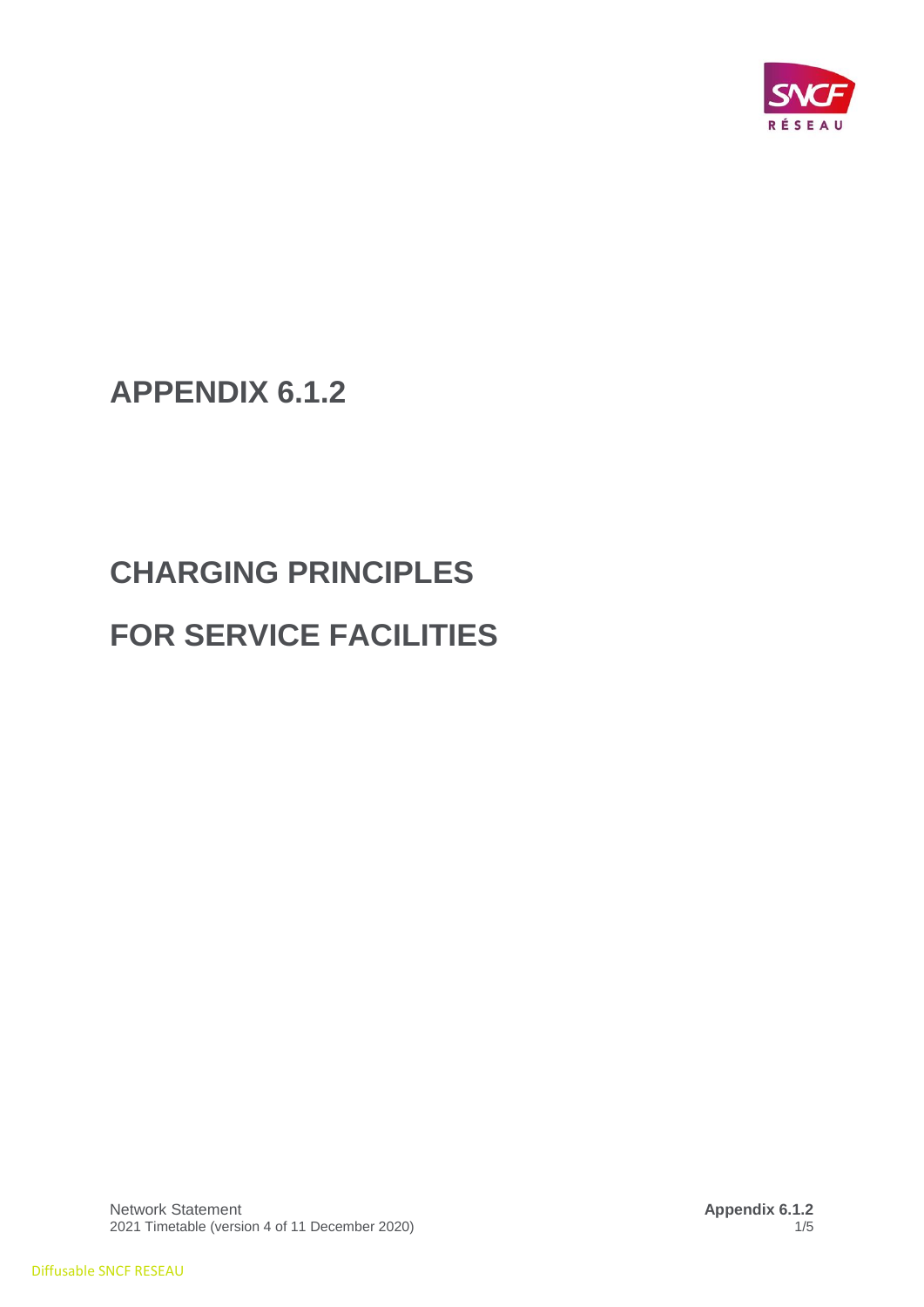The information published in this Appendix relating to Chapter 6 of the National Rail Network Statement and to Appendix 6.3 thereto (scale of charges), is aimed at key players in the sector.

It is intended to meet the pricing transparency requirements derived from the regulations in force by explaining the process and rules for establishing price scales for the service facilities, as defined in Appendix II of the Directive 2012/34/EU<sup>1</sup>.

# **1. LEGAL FRAMEWORK**

## **1.1. Charging principles**

Article 3 of Decree No. 2012-70, in its version amended by Decree No. 2016-1468 stipulates that "*the provision of each of the regulated services shall give rise to the levy of charges, the amount of which shall not exceed the cost of their provision with a reasonable profit mark-up*". These principles apply to the services provided on the service facilities, i.e. the basic services and additional and ancillary services on the facilities when such services are regulated<sup>2</sup>. Appendix II of Directive 2012/34/EU defines, for each type of facility, the basic services as well as the additional and ancillary services that may be provided by the service facility operators.

Finally, Article L.2133-5 II of the Transport Code stipulates that "*the Railway and Railroad Regulation Authority (ARAFER) shall issue an approval regarding the setting of charges for access to the passenger stations and other service facilities, as well as for regulated services provided at said stations, with regard to the charging principles and rules applicable to said facilities*".

The aforementioned Decree No. 2012-70 stipulates that the ARAFER shall issue its assent regarding the draft charging documents within three months of receipt of the file.

## **1.2. Accounting segmentation**

In application of Article 43-2 of its statutory decree, SNCF Réseau is obliged to keep separate accounts for the service facilities that it manages: "*SNCF Réseau produces separate profit and loss accounts and financial statements covering all assets and liabilities, within the scope of the public establishment, and differentiating between the different service facility management activities*".

The stakes for SNCF Réseau involve improving the management of its assets and where relevant asset streamlining. With regard to charging oriented towards the full cost of the services provided, our aim is to acquire precise knowledge of the costs to improve the acceptability by the customers and meet the accuracy and auditability requirements for the information requested by the regulator.

In order to comply with the regulatory developments, SNCF Réseau establishes segmented accounts per category of service facility.

 $\overline{a}$ 

<sup>1</sup> The charging principles applicable to passenger stations are described in the Stations Statement (DRG).

<sup>2</sup> The services are qualified as regulated when they are only offered by a single service provider.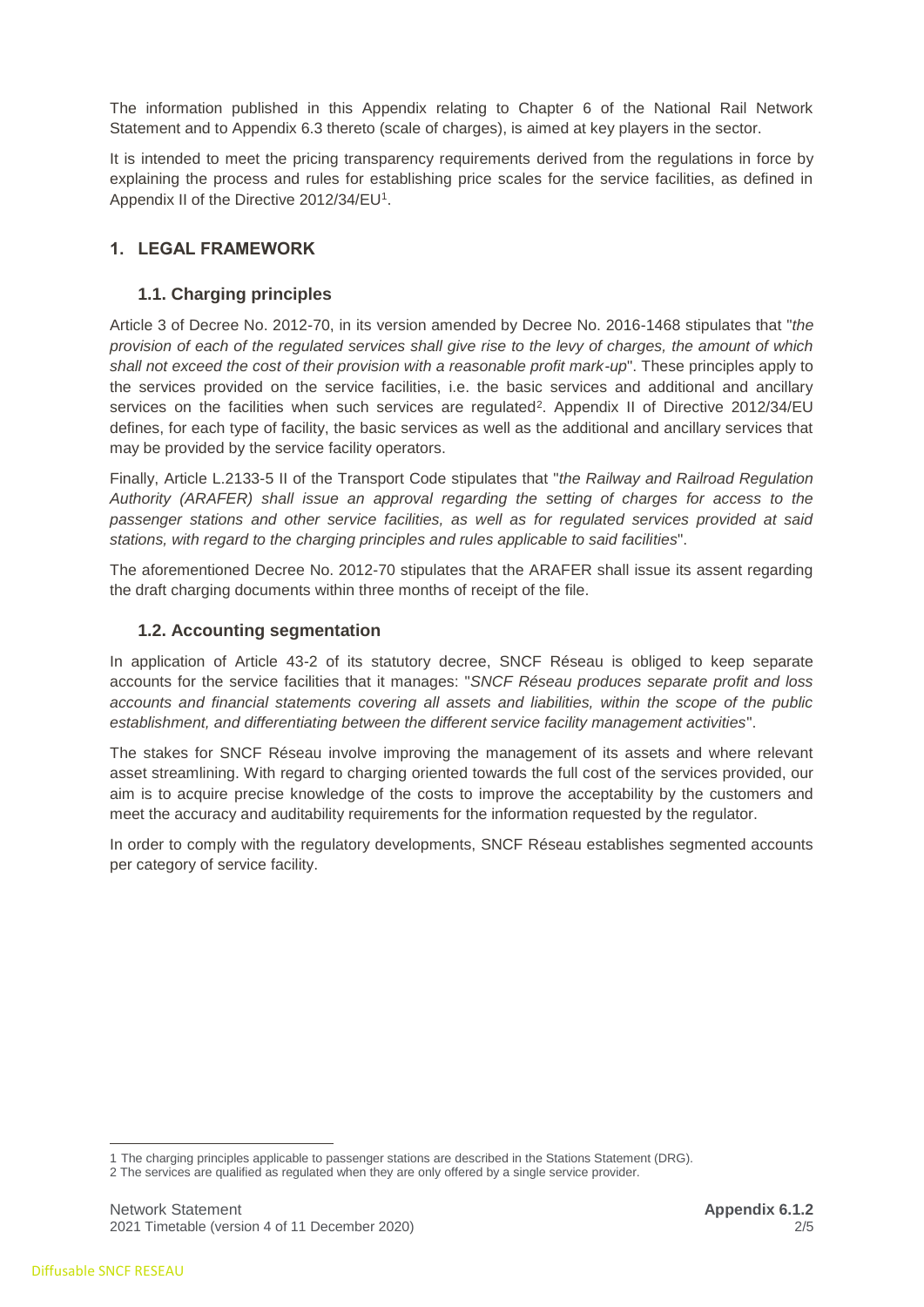# **2. INDUSTRIAL AND COMMERCIAL STRATEGY FOR SIDINGS**

The sidings assets of SNCF Réseau, around 10,000 km in length, are in a globally unequal condition. These assets are excessively large, particularly because of the continuous decline in rail freight over the last fifty years or so. This situation is also a factor of dispersion, preventing the better concentration of investments where they are most needed.

This condition is the result of a number of historical factors and is reflected in an unbalanced economic model for pour SNCF Réseau, which absorbs the loss generated by a very poor level of revenue.

Given these observations, SNCF Réseau wishes to continue to introduce strong measures to respond to the requirements of competitiveness and security, by resizing its infrastructure to current and future needs. This resizing and the implementation of a consistent commercial dynamic must be reflected in an improved industrial policy for the modernisation of these assets, through targeted and more appropriate investments and an overhaul of prices with charges that are more linked to the market and offer greater incentives.

All these measures constitute a prerequisite for turning around the economic records of the sidings, the objective of which is to improve the quality of the infrastructure manager's response to the needs of all the stakeholders, while ensuring better quality of the service delivered to customers.

This long-term industrial and commercial strategy is reflected in concrete terms in the various works already undertaken by SNCF Réseau, in conjunction with all the stakeholders concerned:

The survey of the sidings and their use between 2017 and 2019; the objectives of these works, shared and discussed within the COOPERE working group, are to maintain operating performance at the sites with most commercial potential, to take account of prospects connected with opening up the passenger market and to allocate financial resources to the most used sidings.

The result of these works has enabled the drawing up of a list of sites containing marketable sidings as well as a list of sites unused for more than two years and with no identified commercial potential (appendix 8.2).

The implementation of an investment budget of  $€100$  M for SNCF Réseau equity and over 5 years (2019-2023), dedicated to sidings. These investments are targeted at the major, most used sites (33 sites benefiting from €42 M in 2019 and 2020).

Simplification of the processing of requests through the generalised contractualisation of recurrent uses of the sidings for the 2021 timetable and a new procedure for allocating the capacity of sidings to come into force during 2020 for capacities pertaining to the 2021 timetable sidings.

The implementation of accounting segmentation and the overhaul of prices for the sidings.

# **3. CHARGES FOR USE OF THE SERVICE FACILITIES OF SNCF RÉSEAU**

The charges of service facilities for the 2021 timetable is defined from the 2021 regulated accounts established in 2019.

## **3.1. Sidings (VS)**

To satisfy the requests from ARAFER to modify the pricing guidelines for the sidings, SNCF Réseau is implementing, from the 2021 timetable, a two-part usage fee with:

Network Statement **Appendix 6.1.2 Appendix 6.1.2 Appendix 6.1.2** 2021 Timetable (version 4 of 11 December 2020) 3/5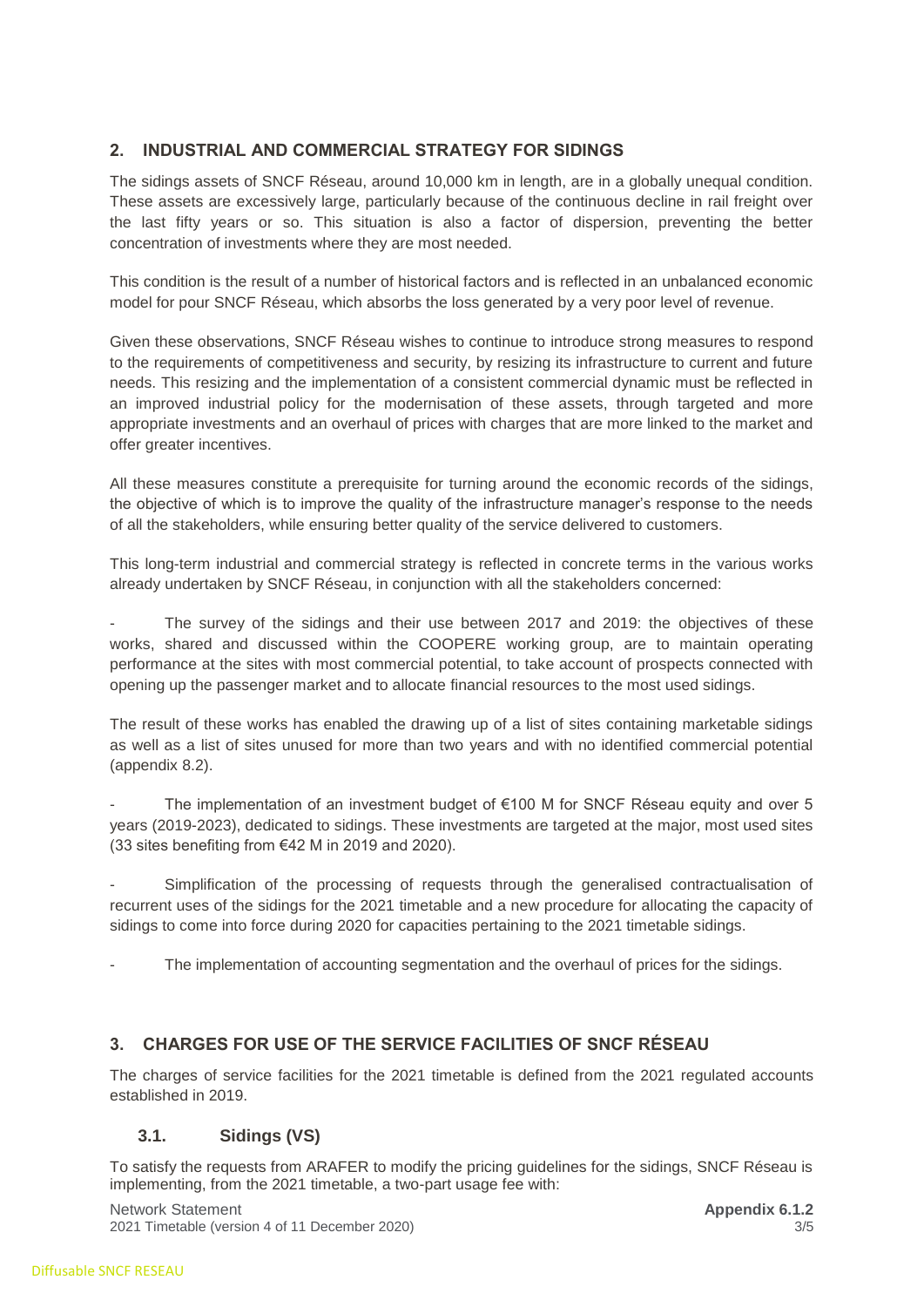- component A covering the charges for monitoring the service and managing traffic at the site, invoiced to the train accessing the site;
- component B covering the maintenance and capital charges, invoiced per km and per day.

Moreover, this charge differs for freight and passenger activities in accordance with the provisions of Article 3 of Decree no. 2012-70, which makes it possible to adjust the usage charges for service facilities according to the type of transport service, to encourage optimal use of resources.

The amount of the usage charge is set in accordance with the costs of the regulated account established for the 2021 timetable.

#### Invoicing system

SNCF Réseau invoices component A of the sidings usage charge per train accessing a given sidings site.

By way of example, for a given site:

- an accessing train, using 3 tracks, will only pay component A once;
- four accessing trains, using a total of 6 tracks, will pay component A 4 times;
- six accessing trains, using a total of 4 tracks, will pay component A 6 times

As a temporary measure, for the 2021 timetable, the number of accessing trains invoiced annually as component A cannot exceed the number of days invoiced annually for the same site as component B. In this hypothesis, the customer may benefit from a lower, adjusted invoice after the conclusion of the timetable.

Therefore, for a given site, 6 trains accessing 4 tracks every day of the year will have component A capped at 4 tracks/day x 365 days x scale of charges of component A, instead of 6 accessing trains x 365 days x scale of charges of component A.

#### **3.2. Freight yards**

For immediately accessible freight yards, a single-use charge is applied to all terminals.

For the 2021 timetable, SNCF Réseau will update the 2020 prices in line with inflation (+1.4%, source: Banque de France). The amount of the charge is set in accordance with the costs of the regulated account established for the 2021 timetable.

For freight yards accessible after diagnostics and any necessary repair work, the charge is fixed using an estimate, based on the charge for using the immediately accessible freight yards, plus the amount of any repair work, if applicable.

## **3.3. Combined transport terminals (CTC)**

A single charge is applied to all terminals.

For the 2021 timetable, SNCF Réseau will update the 2020 prices in line with inflation (+1.4%, source: Banque de France). The amount of the charge is set in accordance with the costs of the regulated account established for the 2021 timetable.

## **3.4. Gravity marshalling yards**

A single-use charge for using the gravity marshalling function is applied at all the five sites concerned.

For the 2021 timetable, SNCF Réseau will update the 2020 prices in line with inflation (+1.4%, source: Banque de France). The amount of the updated charge is set in accordance with the costs of the regulated account established for the 2021 timetable.